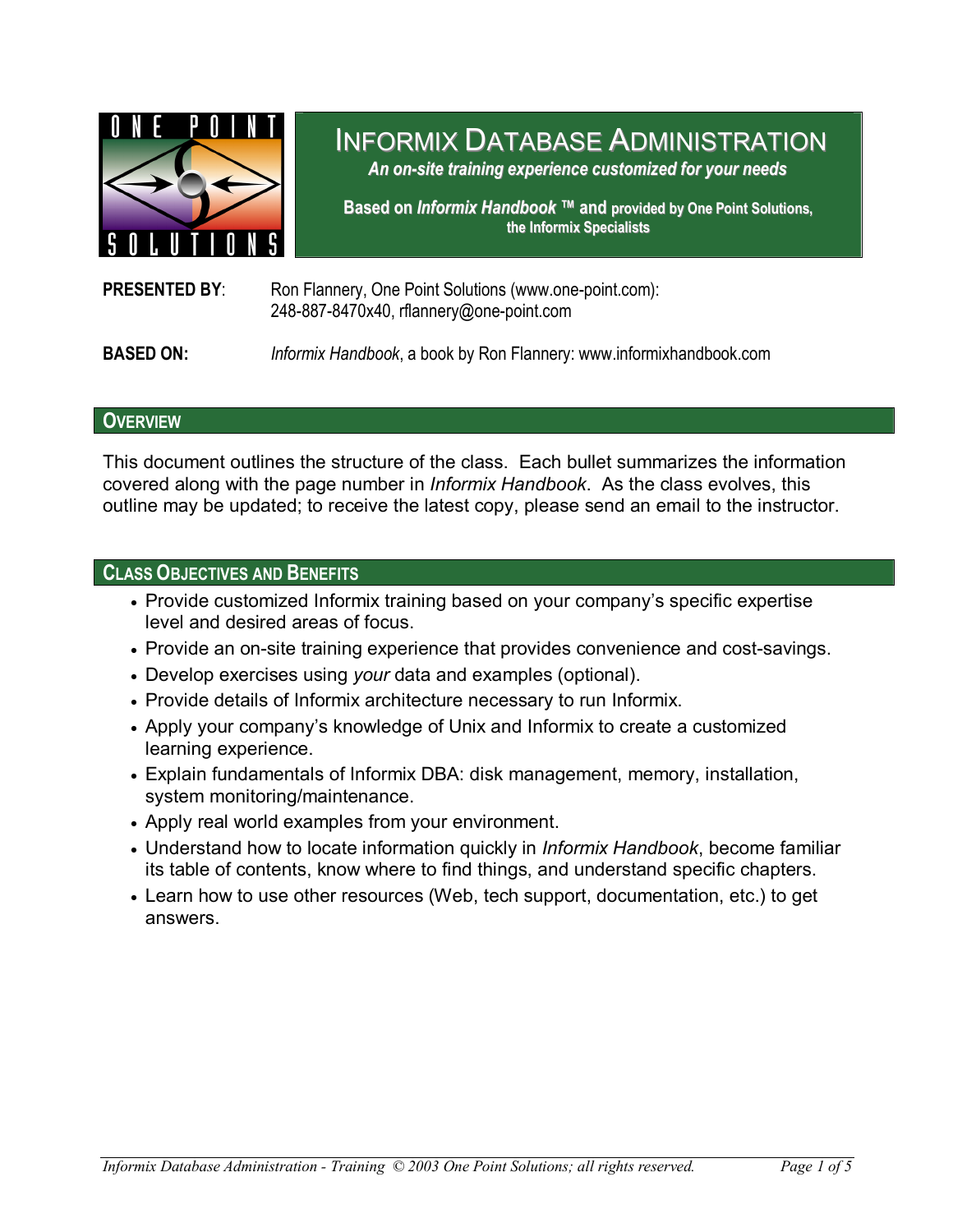### **ESSENTIAL PRE-READING**

- Details of IDS and Dynamic Scalable Architecture: pp. 47-50 READ
- Informix instances, environment variables, and onconfig file: 51-56 READ
- Manage operating modes: 62-63 READ
- Shared memory: 63-73 SKIM
- Checkpoints: 71 READ
- Disk overview: 73-74 READ
- More details on disk: 74-76 SKIM
- Physical and logical disk: 76-86 SKIM
- Disk process overview: 86-88 READ
- Virtual processors and sessions: 89-94 SKIM
- Fault tolerance overview: 94-95 READ
- Physical and logical logging: 96-100 READ
- Physical and logical log details, long txn: 100-104 SKIM
- Fast recovery: 104-106 READ
- Backups: 715-717, 731-734 READ

# **OPTIONAL PRE-READING (chapter numbers provided)**

- Setting up Unix Servers: 21
- The on\* commands: 26
- Networking: 20
- Backups: 27
- Troubleshooting: 28
- Getting at your data: interfaces: 6
- Setting up test and production: 17
- Installing: 18
- SMI: 32
- System Tuning: 33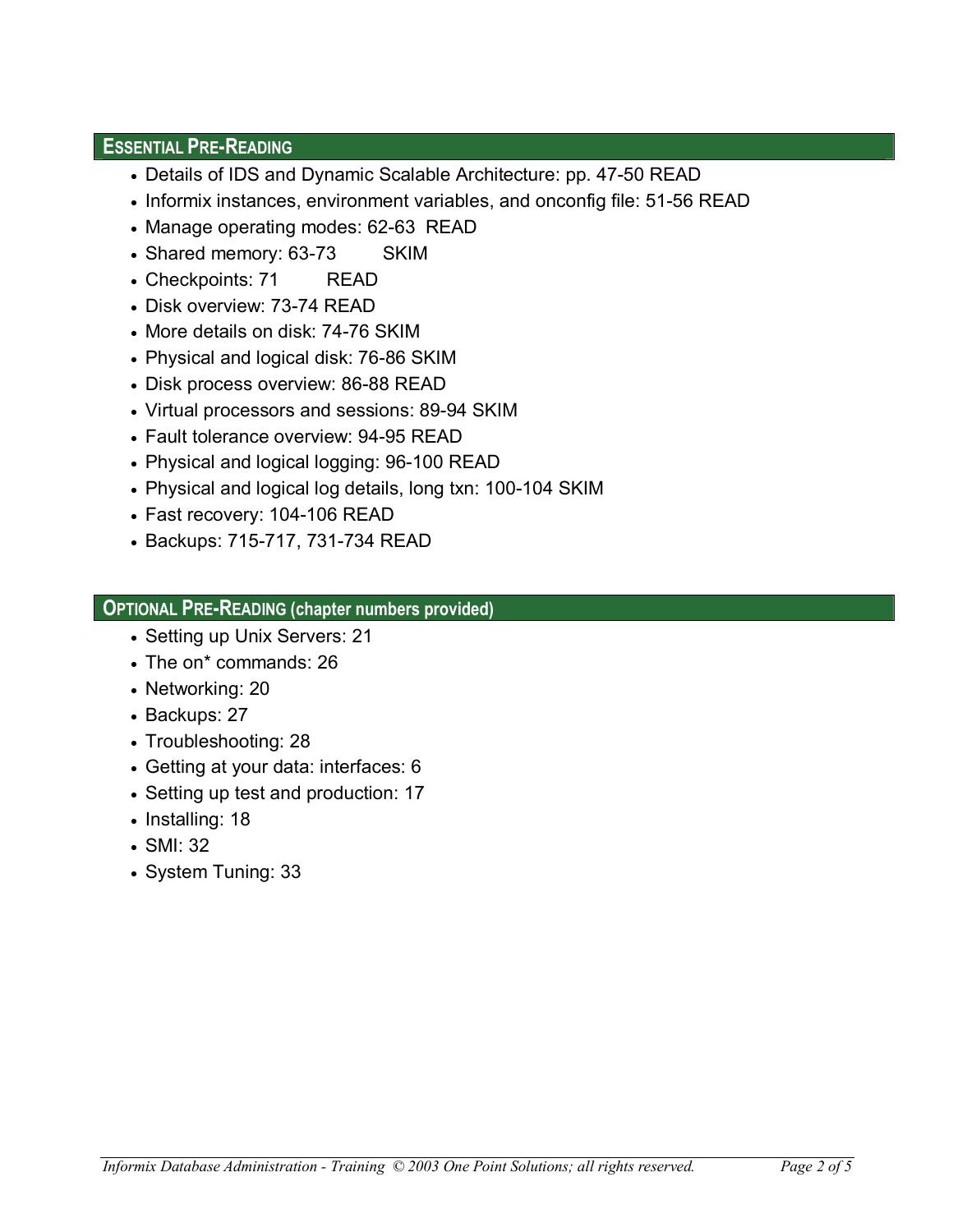# **CLASS SYLLABUS**

### **Chapters 1 & 2: Informix Past, Present and Future; History of Informix, Summarize Product Lines, History and Strategy**

- Timeline of Informix: Page 5
- OnLine Dynamic Server / DSA: 6, 8 (figure 1.2)
- Application development tools & operating systems: 8-9
- ORDBMS & Foundation.2000: 10-12
- Server summary: 13
- Application development tools: 15
- Birth of Informix: 21
- Product lists (INFORMIX-SQL, INFORMIX-4GL, etc.): 23-24
- In the 90's (Dynamic-4GL, 4Js, etc.): 27-28
- 2000: Departure of Jean-Yves Dexmier, entry of Peter Gyenes, re-organization, 2 new companies
- 2001: The beginning of a new era: Informix is purchased by IBM
- Future support and enhancement plans

# **Chapter 4: Understanding Informix Architecture**

*Complete overview of all aspects of Informix shared memory, disk usage, and process management.* 

# **A) Basics: background, DSA, instances, environment variables, and onconfig**

- Family of Informix Servers (C-ISAM, SE, Turbo, OnLine): 45-48
- Details of IDS and Dynamic Scalable Architecture: 47-50
- Informix instances: 51-52
- Environment variables: 52-53
- Shell scripts: 53
- The onconfig file: Define the Informix instance: 54-56, 539-555
- Minimum onconfig changes between instances: 1284-1285
- Quick overview of how to access a database with dbaccess

¾ *EXERCISE 1: SET UP AND REVIEW THE ENVIRONMENT AND ONCONFIG* 

# **B) sqlhosts file, multiple residency, and operating modes**

- The sqlhosts file: Define all instances, shared memory, and network connections: 56-58, 505-511, 512-525
- Multiple residency and operating modes (multiple instances on same server): 58-63
	- ¾ *EXERCISE 2: MANAGE OPERATING MODES*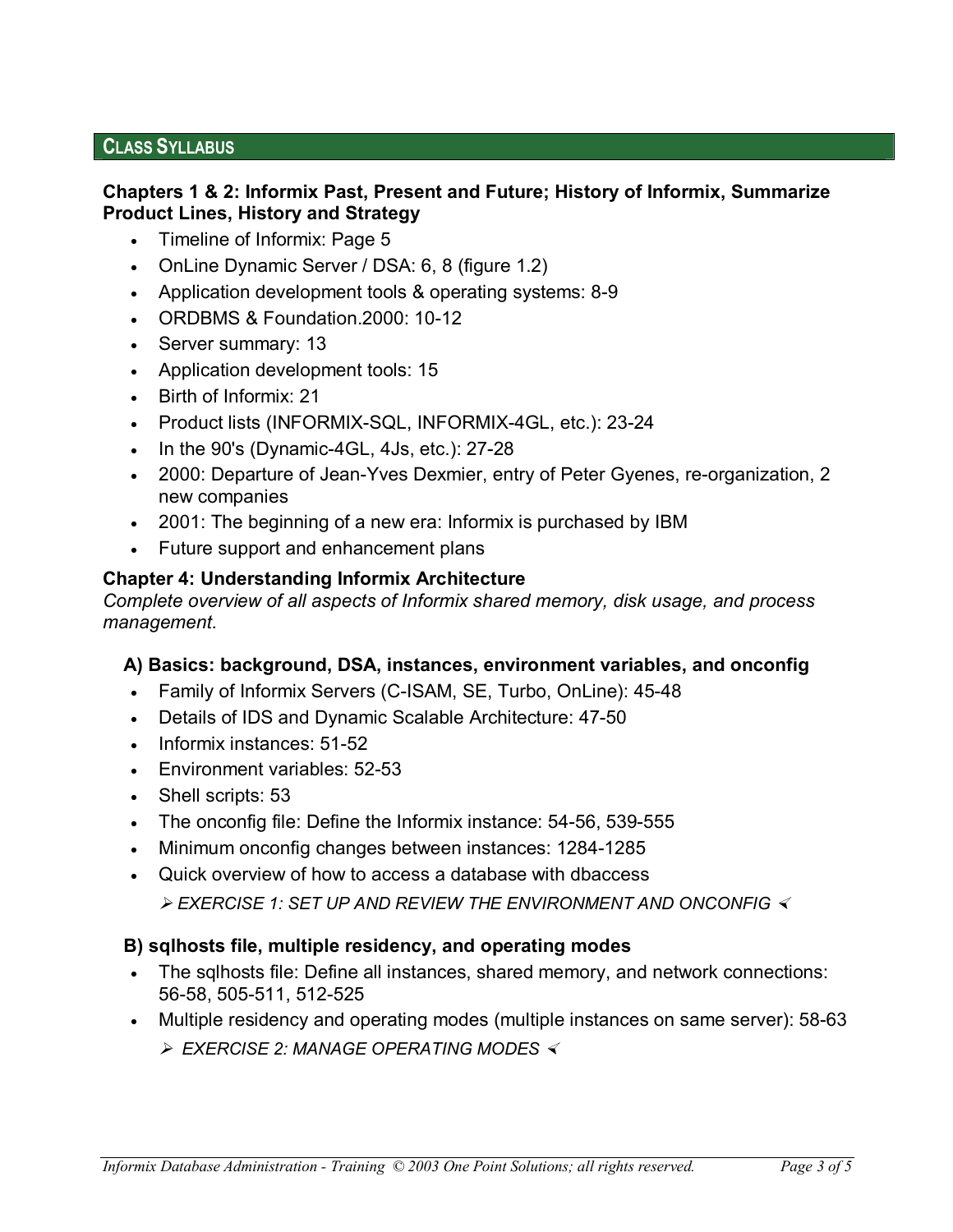# **C) Shared memory and checkpoints**

- Shared memory: 63
- Resident segment: 64
- Buffer pool, LRUs: 65-71
- Checkpoints: 71
- Virtual & resident segments: 72-73
	- ¾ *EXERCISE 3: SHARED MEMORY AND CHECKPOINTS*

# **D) Disk usage**

- Raw devices and cooked files: 74-76
- Physical units of storage: pages, chunks, extents, blobpages: 76-79
- Logical units: dbspaces, blobspaces, tblspaces, databases, tables, indexes: 79-88
- The root dbspace and disk initialization: 81
- Creating other dbspaces and chunks: 82-83
- Temp dbspaces: 83-84
- Creating databases, tables, and indexes: 85-86
- Summary of whole process: logical & physical: 86-88

¾ *EXERCISE 4: Create and allocate your own chunks and dbspaces* 

# **E) Virtual processors (VPs) and threads**

- VPs and multi-threading: 89++
- VP commands and configuration variables: 90
- VP classes: 91
- Monitoring sessions: 93-94

¾ *EXERCISE 5: Monitor sessions* 

# **F) Fault tolerance: backups and the logs**

- Physical logging: 96-97
- Logical logging: 97-102, 707-714, 717
- Long transactions: 102-104
- Fast recovery: 104-106
- Backups: 94-95, 717-736

¾ *EXERCISE 6: Review logical and physical logging, perform basic backup and restore, monitor fast recovery*